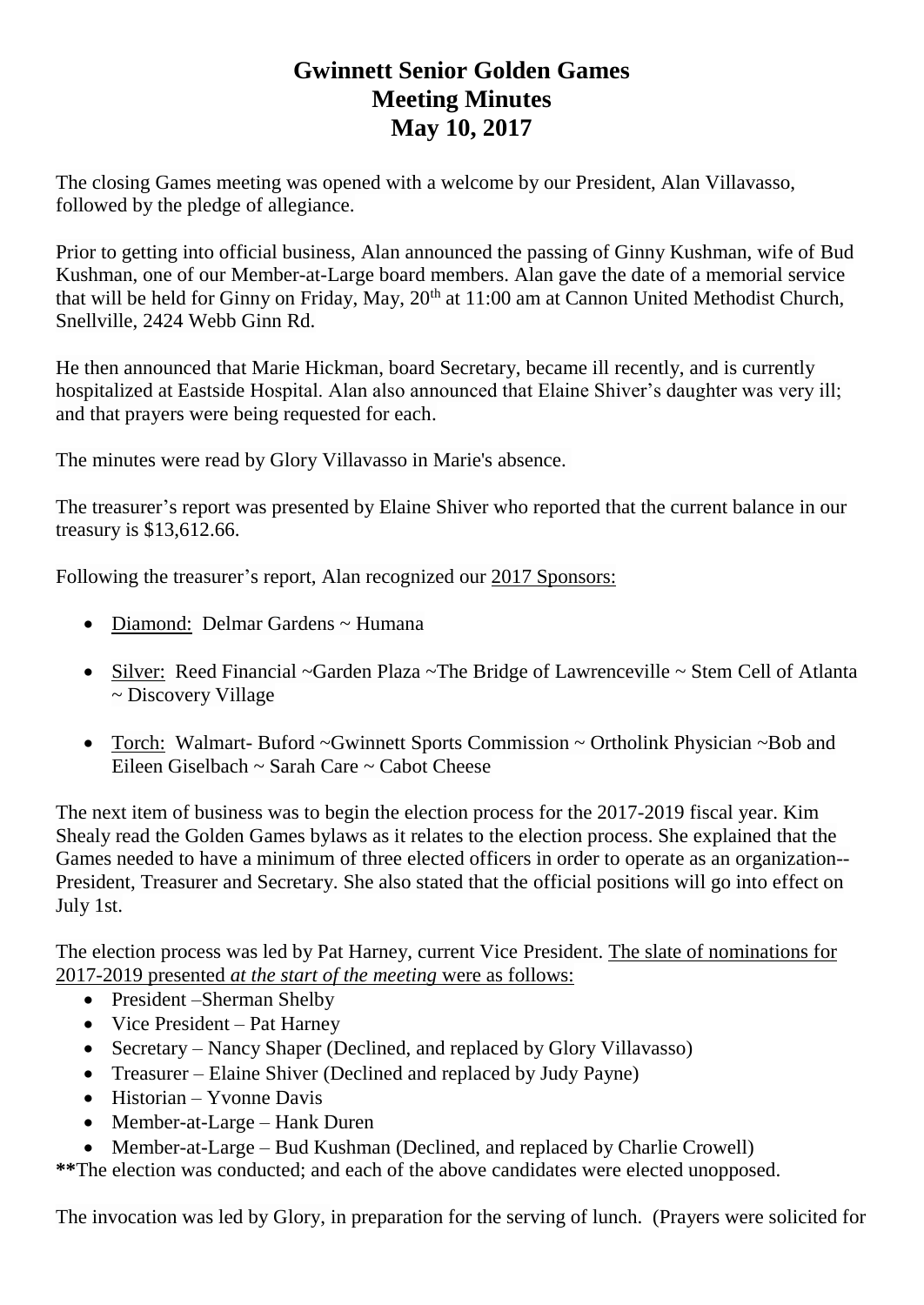all who were experiencing illness and, or bereavement). Afterwards, Alan announced that Glory will no longer serve as Chaplain, as she will be assuming the position as our new secretary. The new Chaplain's position will be filled by Al Stacer, with Roy Crayton serving as backup.

Our President-Elect, Sherman Shelby, took the floor and thanked the membership for electing him as the new Gwinnett Senior Golden Game President for the 2017-2019 term. Sherman also stated that he did not plan to propose any special changes at this time. However, he did say that he is interested in improving the level of athlete participation and also, increasing sponsorship support.

Alan invited Kerri O'Kelly (Program Supervisor at Bethesda) to speak. She invited the seniors to partake in two upcoming events:

Senior Safety Program, sponsored by the Police Department on tomorrow, and 2) a Moving and Grooving Dance Party to be held at Bethesda on Friday May12th, 6pm to 8pm. Tickets \$10, \$12 at the door.

Other announcements and acknowledgement included the following:

1). Athletes were urged to submit their *2018 registration early and on time!*

2). Debbie Reid and Richard Porter were congratulated for excellent jobs serving as **Data and Website** coordinators.

3). The Masters Table Catering Company was thanked for providing a most delicious and filling lunch for the participants.

4). Bob and Eileen were appreciated for their donation of some very delightful-tasting ice cream.

Door prizes were presented by both Alan and Sherman. Restaurant gift cards, as well as Kroger gift cards, including special lunch bags filled with cheese squares were among the many door prizes given away.

Discovery Village gave away a very nice Reversible Grill. They also extended us an invitation to attend their upcoming free barbecue event, with special entertainment on May  $20<sup>th</sup>$ .

And last but not least, our beautiful potted plants, table decorations, donated by the Sarah Care Senior Day Center of Snellville, were awarded to each person having a lucky table mat.

Surveys issued at the beginning of the luncheon, were collected.

Alan thanked everyone for their attendance and brought the luncheon to a close.

131 Seniors were in attendance at the closing ceremony.

## **Gwinnett Senior Golden Games Officers -Elect 2017-2019**

President –Sherman Shelby Vice President – Pat Harney Secretary – Glory Villavasso Treasurer – Judy Payne Historian – Yvonne Davis